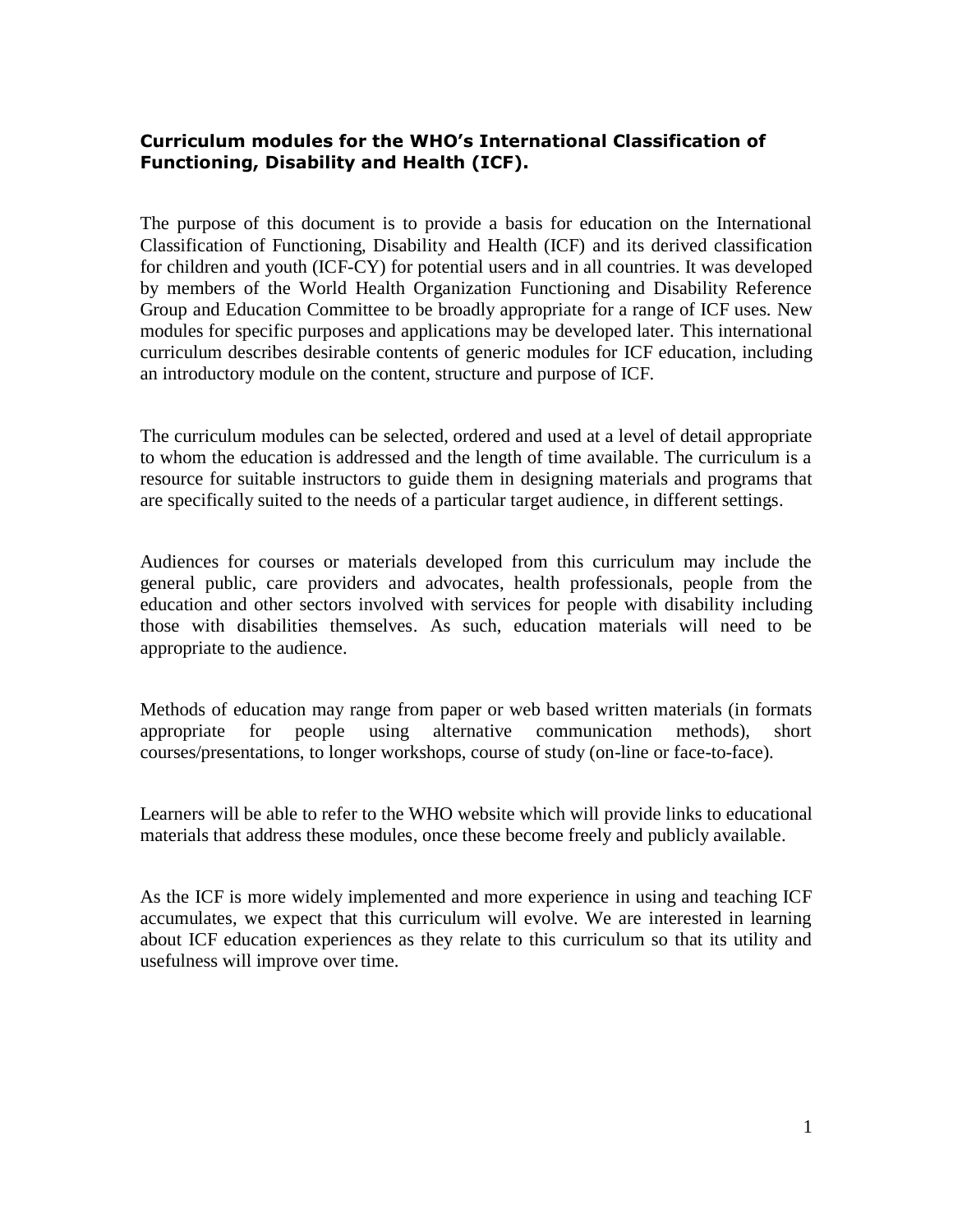### **Introductory Module: An overview of the ICF**

#### *Intent:*

This module introduces the ICF and provides an overview of what will be covered in more detail in other modules.

#### *Content:*

- What is classification and why classify?
	- o Importance of classifications as standards for health information systems
- ICF as an international classification
	- o The WHO Family of International Classifications and the place of ICF
	- o ICF as a code set for use at the individual, institutional and population level.
	- o ICF-CY as a derived classification
- ICF as an international standard
	- o ICF as a model for understanding functioning and disability
- Conceptual model of functioning and disability in ICF
- An overview of the International Classification of Functioning, Disability and Health
- Main uses of the ICF and ICF-CY.
	- o The role of classifications in health information systems
	- o Uses at the individual, institutional and population level
- Examples of use at the individual, institutional and population level
- Instruments and tools
	- o Check list
	- o WHO DAS II
- Where to find further information about the ICF [links]
	- o To ICF ( WHO website)
	- o To WHO Collaborating Centres that will include the ICF didactic material they considered in their language.

#### *Outcome:*

On completion of this module the learner will be able to describe the ICF, its place in health information systems and its main uses. The learner will be aware of the content of other modules and other sources of information about the ICF.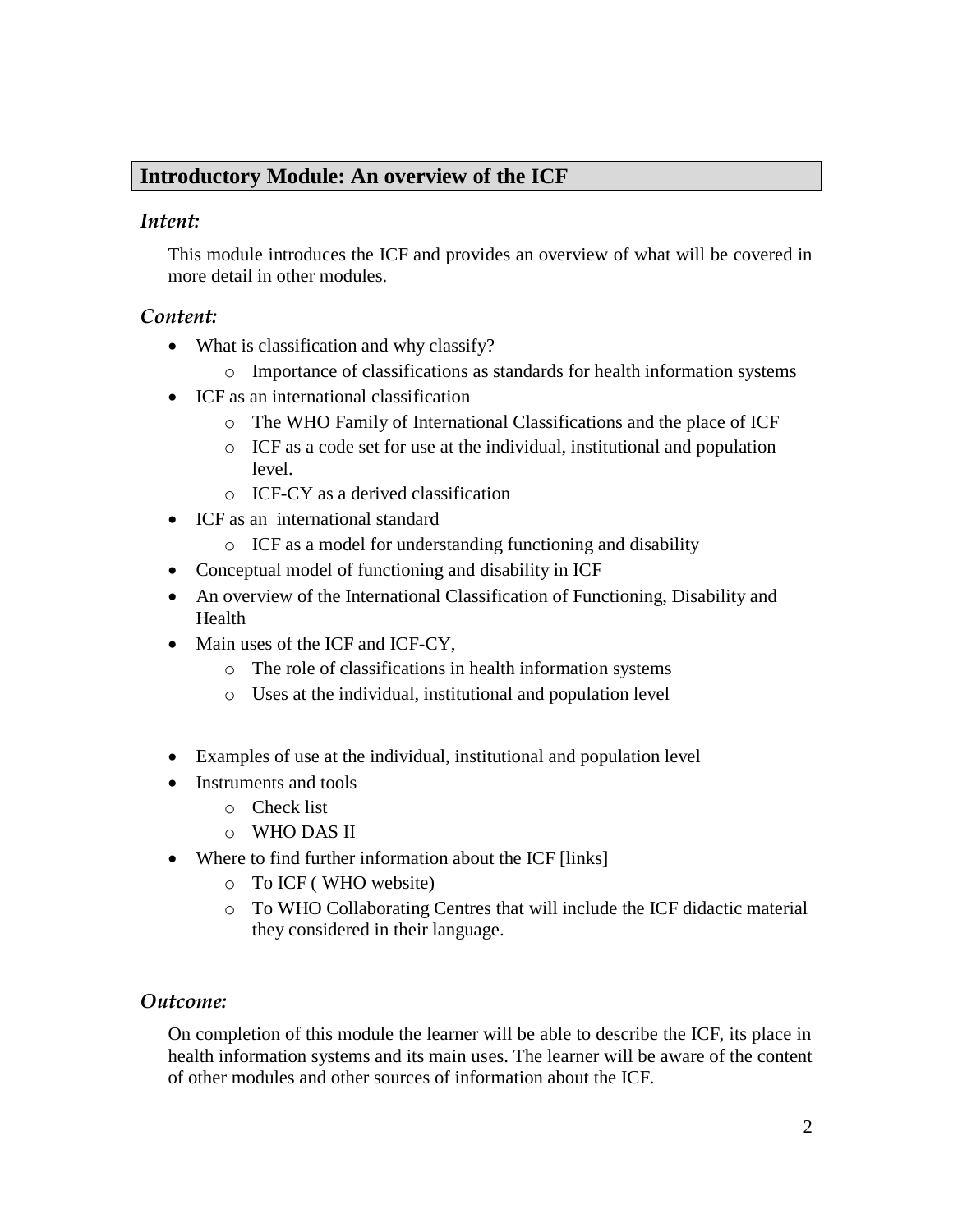# **The model, components and structure of the ICF**

#### *Intent:*

To increase familiarity with the components of the ICF model, the definitions and the interactions between components.

### *Content:*

- Structure and content of the ICF (brief description)
	- o Introduction
	- o Chapters
	- o Annexes
- Components of the ICF
	- o Definitions of components
	- o Delineation between components
- ICF conceptual model
	- o Foundations of ICF
- Structure of the classification
	- o Hierarchy of domains and categories
	- o Chapters
	- o Inclusions and Exclusions
- Qualifiers and constructs
- Where to find further information about the ICF [links]
	- o To ICF ( WHO website)
	- o To WHO Collaborating Centres that will include the ICF didactic material they considered in their language.

#### *Outcome:*

On completion of this module the learner should be able to describe the model in the ICF, define the ICF's components and be familiar with the interaction between components of the model of functioning and disability and the use of qualifiers and constructs.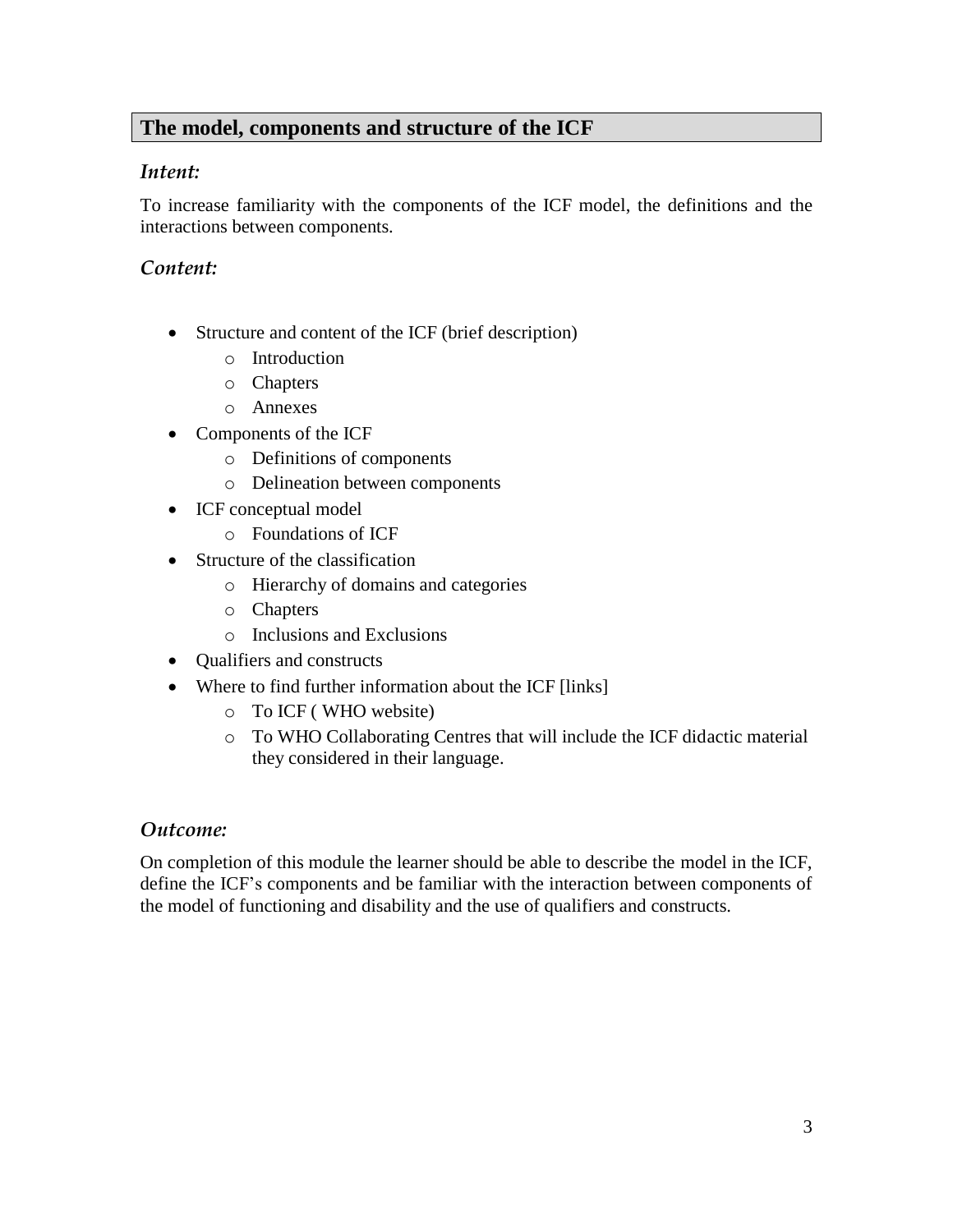## **The Context for the ICF: Past and Future**

#### *Intent:*

To outline the reasons for the development of the ICF and the history of its development in order to define its rationale in health and health-related information systems

### *Content:*

- Social, demographic and epidemiologic trends
- Ethics, health and disability
- History of ICF development
	- o Classification of consequences of diseases
	- o ICIDH
	- o Revision of ICIDH leading to ICF
- The reasoning behind the development of the ICF, including the revision of ICIDH
- The biopsychosocial concept of functioning and disability
- New elements of ICF and the differences between ICIDH and ICF
- UN conventions and standard rules
- ICF-CY: background, rationale and use.
- Where to find further information about the ICF [links]
	- o To ICF Annex 7 ( WHO website)
	- o To WHO Collaborating Centres (link to ICF didactic material in their language).

#### *Outcome:*

On completion of this module the learner should be able to describe and discuss the reasons behind the development of ICF and the ICF-CY and the concepts of functioning, disability and health espoused in the ICF.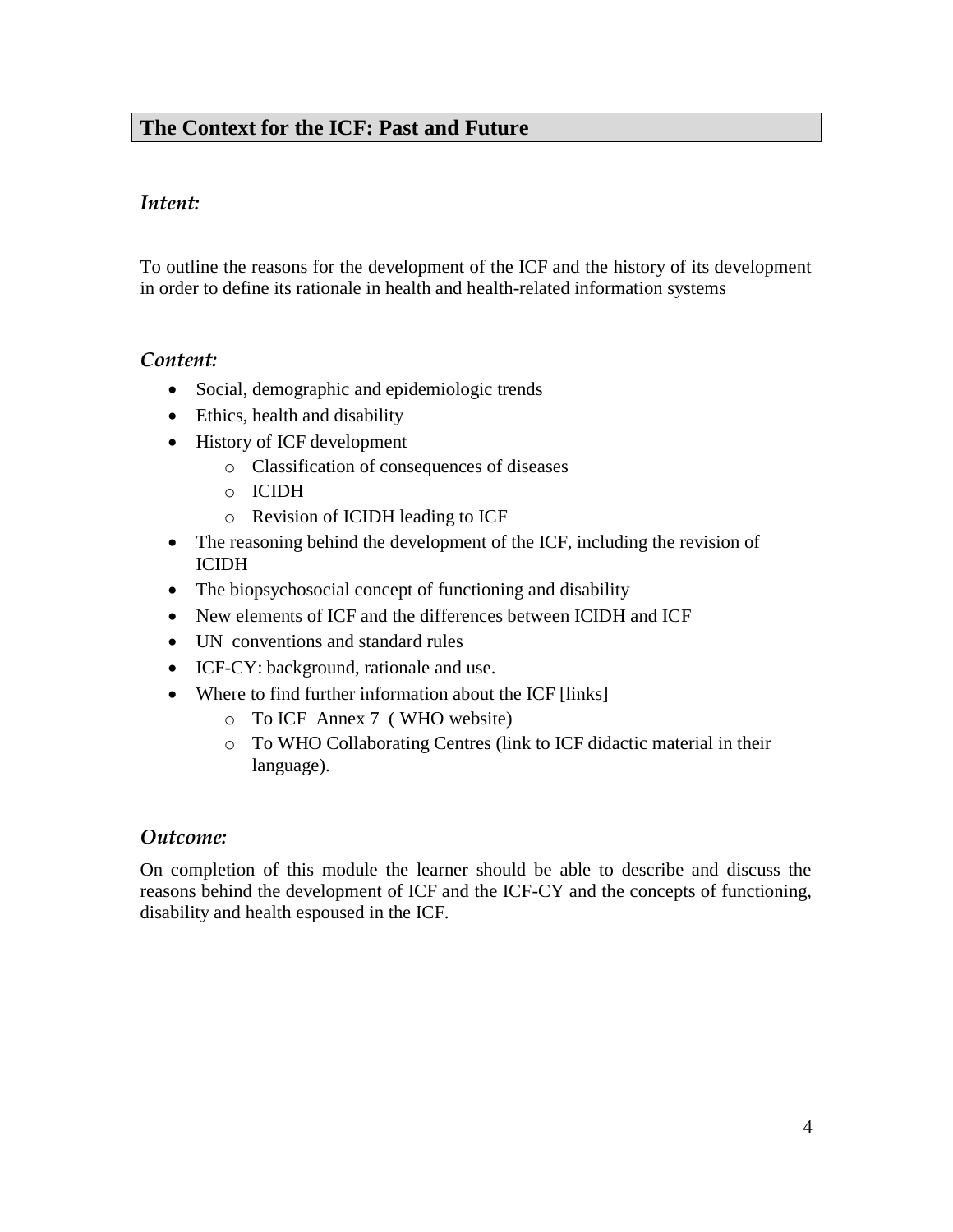#### **Uses of ICF**

#### *Intent:*

To explain the purposes for which information on functioning, disability and health is collected and how the ICF may be used, including the use of ICF based instruments.

### *Content:*

Key topics should be organised under the five main categories of use in the ICF introduction:

- Statistical
	- o Global health monitoring and reporting
	- o Use of ICF with the International Classification of Diseases and other members of the WHO-FIC and other international standards.
	- o ICF-based survey instruments
- Research
	- o Clinical and social care and outcomes monitoring
	- o Medical, health system, public health, and social policy research
	- o ICF-based measurement tools
- Clinical
	- o Clinical and social care and outcomes monitoring
	- o Communication between professionals, across settings and services
	- o Case management
	- o ICF-based clinical measurement tools, including specific code sets for particular settings and applications
- Policy and advocacy
	- o Evidence for health and social policy
	- o Eligibility determination
	- o Planning and evaluating health services and programs
- Educational
	- o Clinical education
	- o Examples of use of ICF based on the needs of the group to whom the training is addressed.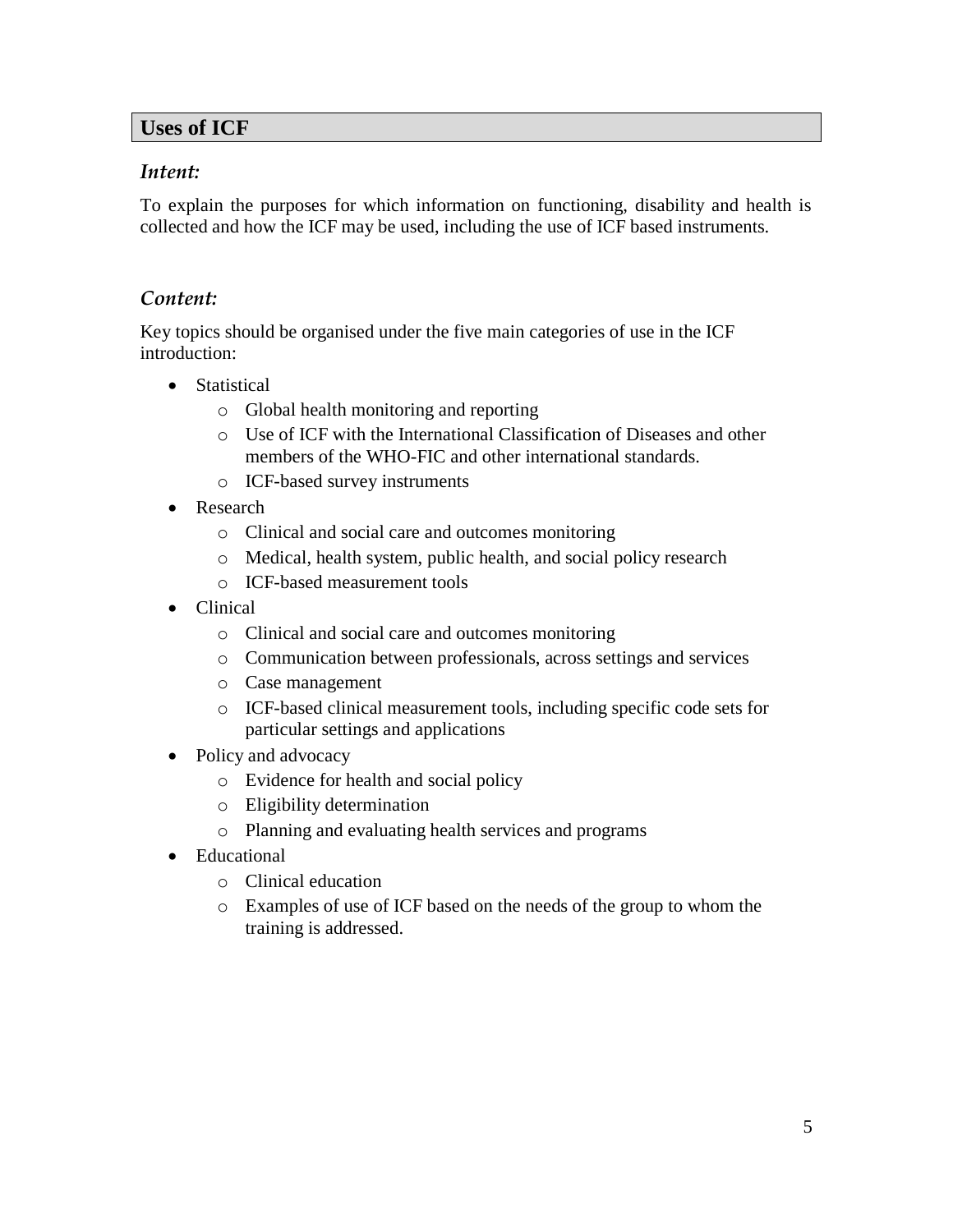The WHO Family of International Classification Network prioritized four strategic areas for the implementation of the ICF:

- Population level measurement of health and disability in the general population; surveys and census
- Clinical and service level health outcome assessment
- Administrative and clinical information level health records and information systems
- Social policy level disability certification, education, labour market and law.

Examples of ICF applications for each of these areas may be introduced.

- Where to find further information about the ICF [links]
	- o ICF-based instruments Specific by language, by institution, by objective.

### *Outcome:*

On completion of this module learners will be able to describe examples of ICF use relevant to their practice and needs, and will know how to find out more about ICF uses.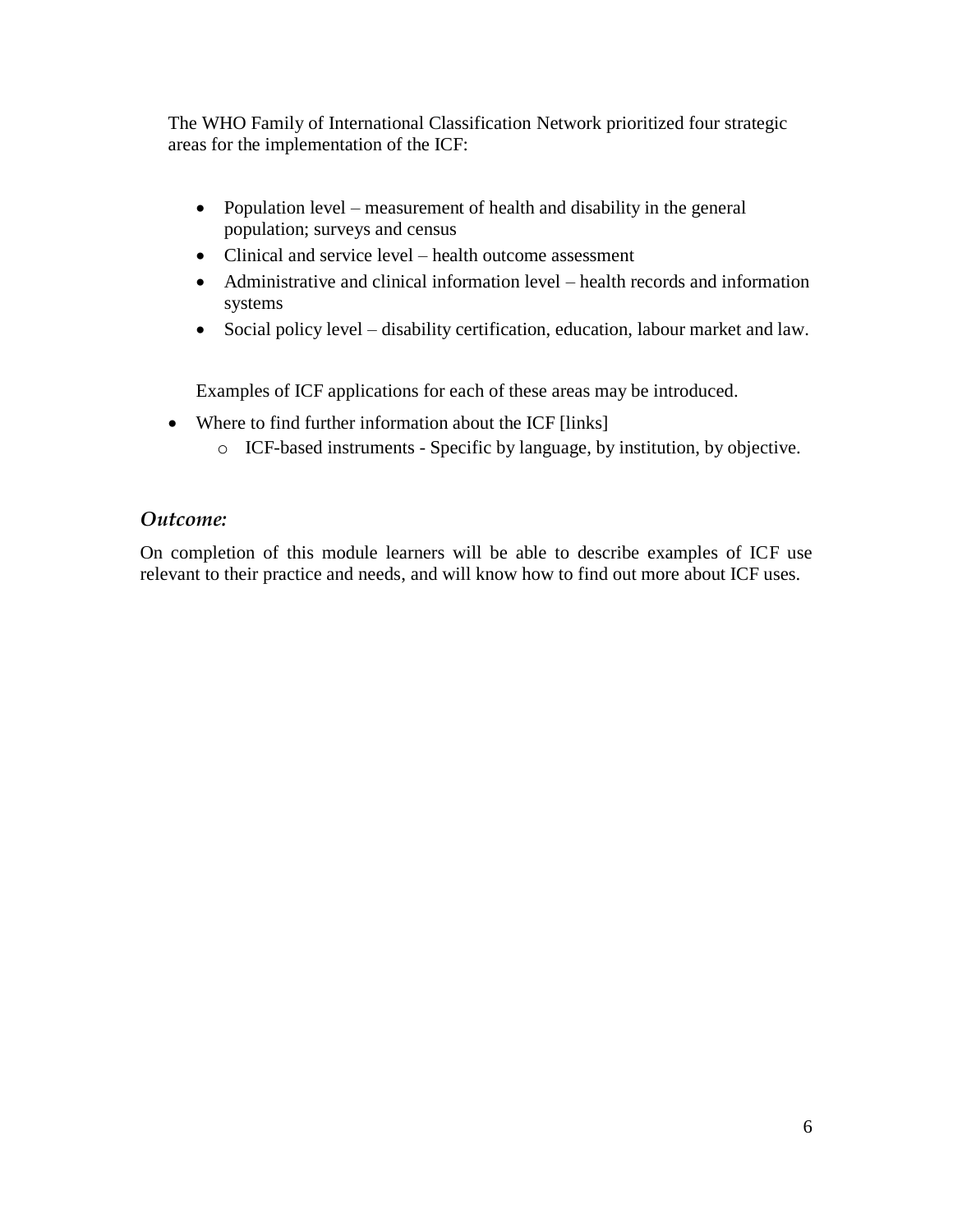### **Documentation and Coding using ICF**

#### *Intent:*

To outline the purpose of documentation and coding, provide examples in a range of applications and introduce legal and ethical issues applicable to using a classification for a range of purposes in the health and social welfare systems.

Content:

- Selecting components and domains appropriate to purpose
- Use of the qualifiers
- Use of capacity and performance
- Options for using activities and participation (WHO 4 options)
- Coding rules (ICF Annex 2)
- Illustrative examples of coding
- The need for advanced information on interpretation and coding, for specific applications
- Ethical and legal issues in the use of ICF (Annex 6)
	- Professional ethics
	- Legal requirements regarding use of personal health information
	- General privacy and confidentiality principles
	- Informed consent
	- Ethical purpose of classification and data use ICF use for enhancing opportunities for people with disabilities
	- 'N**othing about us without us'** the importance of people with disabilities participating voluntarily in scientific and clinical activities concerning them
	- The UN Convention on the Rights of Persons with Disabilities (Article 31)
	- Adherence to relevant national laws and regulations
	- Completeness of information
	- Release and dissemination of information
	- Where to find further information about the ICF [links]\*

### *Outcome*:

On completion of this module the learner should be able to describe the role of coding in information systems and data collections, will have experienced use of ICF framework and selection of ICF dimensions and domains relevant to the purpose of a data collection, at the appropriate level of the classification, and will have selected and applied qualifiers and constructs and will understand the need for further education for specific purposes.

Learners should be familiar with the contents of Annex 6 of ICF, the laws, conventions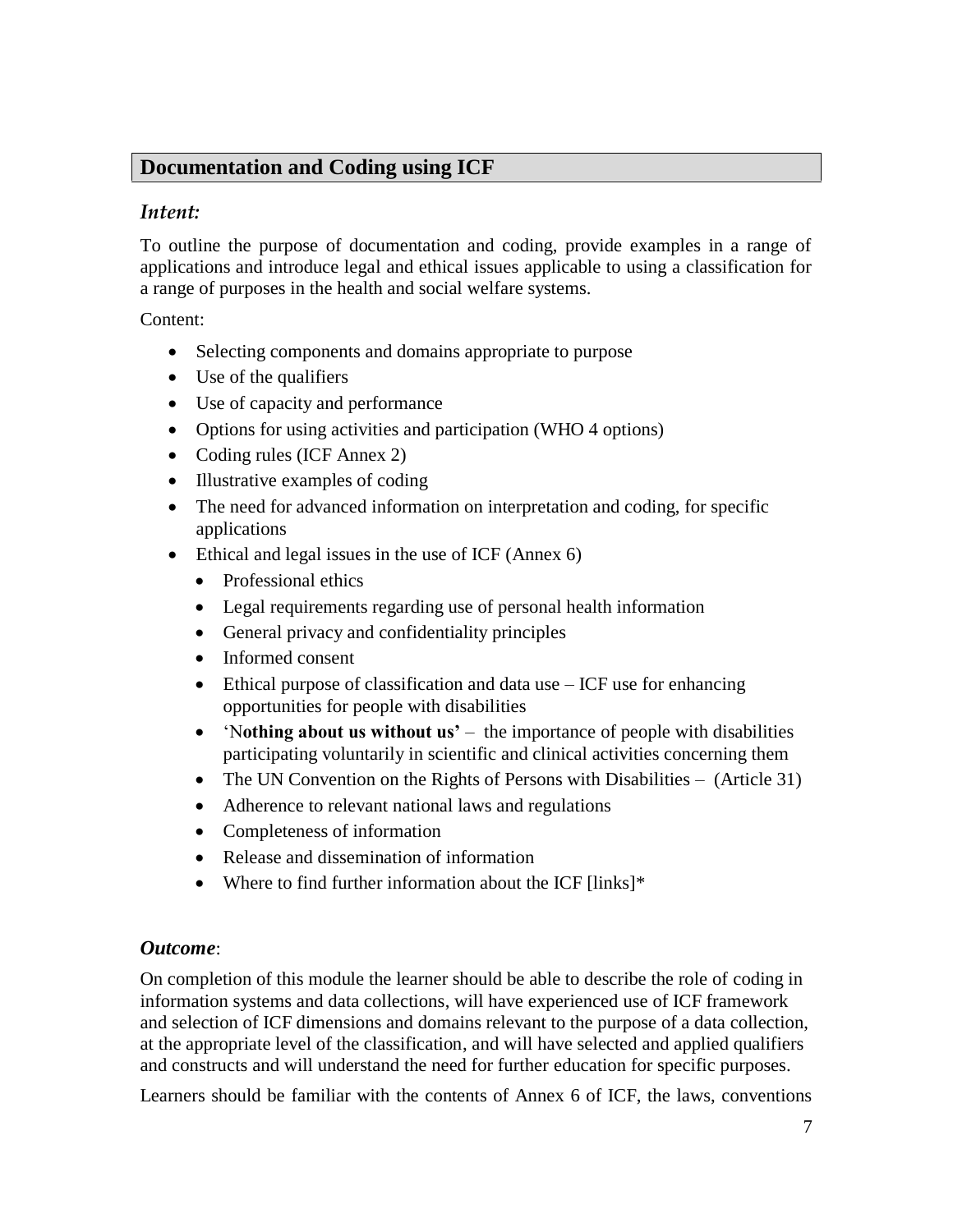and issues concerning the use of personal health information in their country and discuss the implications of such conventions and laws on collecting and using information on functioning, disability and health.

On completion of this module the learners should be aware of the need for additional training and supervision to have an adequate level to implement the ICF, notice the complexity of these issues and be aware of the need for context-specific consideration of them.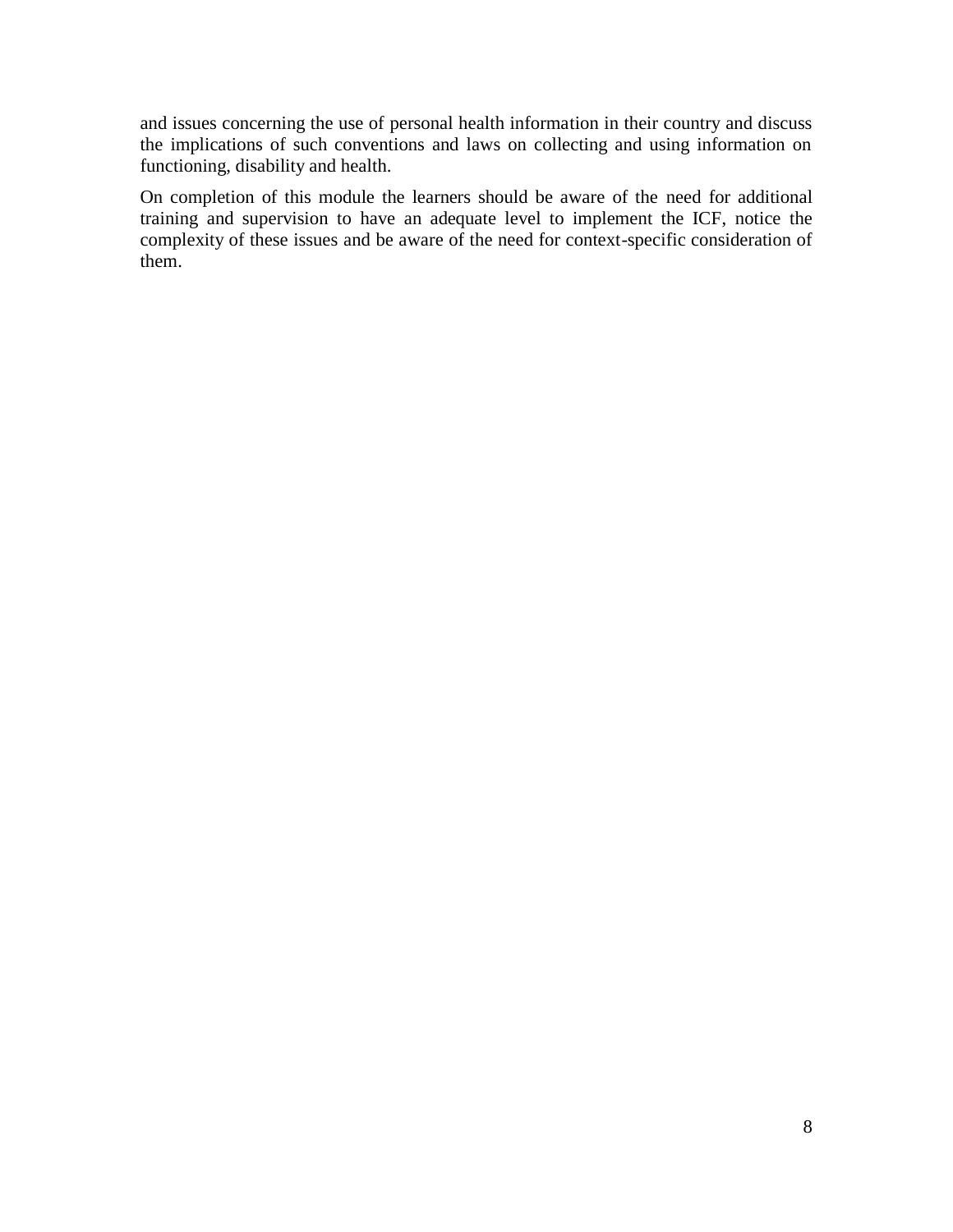# **The WHO Family of International Classifications**

#### *Intent:*

To introduce the purpose of classification and to demonstrate the context of the ICF in relation to families of classifications.

### *Content:*

- What is a classification and why classify?
- Role of classifications in health information systems
- WHO Family of International Classifications
	- o Reference classifications
	- o Derived classifications
		- ICF the Children and Youth Version –ICF-CY
	- o Related classifications
- The broader UN Family of classifications and its relation to the WHO-FIC
- National classifications and families of classifications
- Using classifications together to describe health and health systems
- Updating and maintaining WHO-FIC classifications
- Where to find further information about the ICF [links]
	- o WHO FIC website
	- o WHO FIC Collaborating Centres

### *Outcome:*

On completion of this module the learner should be able to describe the WHO Family of International Classifications, state the difference between types of classifications in the family, list the members and the purposes for which they are used.

Learners should also be able to describe the processes for maintaining and updating classifications such that they are able to contribute to the process.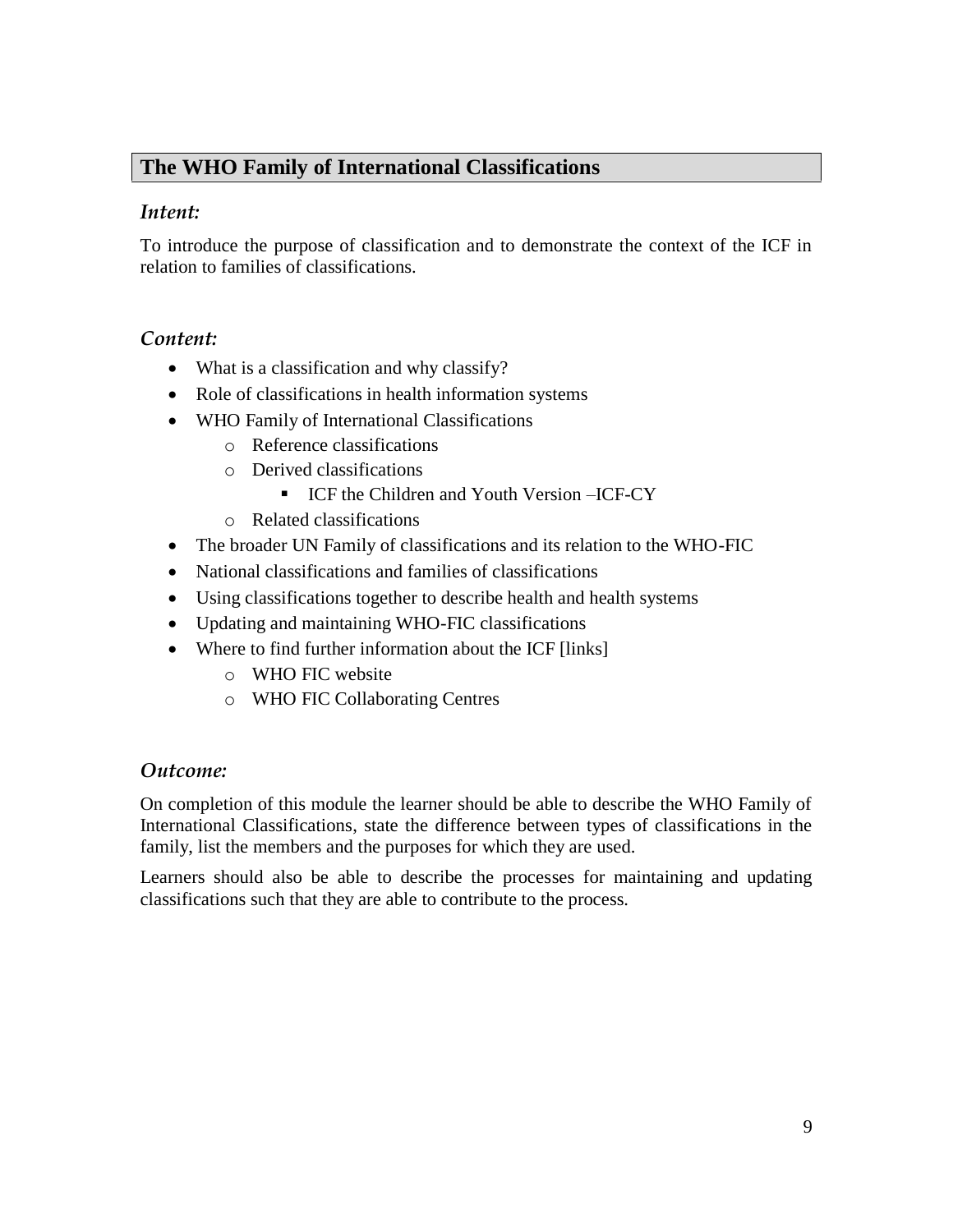# **Quality Assurance**

### *Intent:*

To raise awareness about the various factors that influence the quality of data.

### *Content:*

- Sources of information (e.g. consumer/patient, clinician, parent or guardian)
- Requirements for good data
- Influences on the quality of data
- Responsibility for data quality
- Risks of poor data quality
- Processes for acquiring additional information

### *Outcome:*

On completion of this module the learner will be able to describe characteristics of good quality data and potential threats to quality.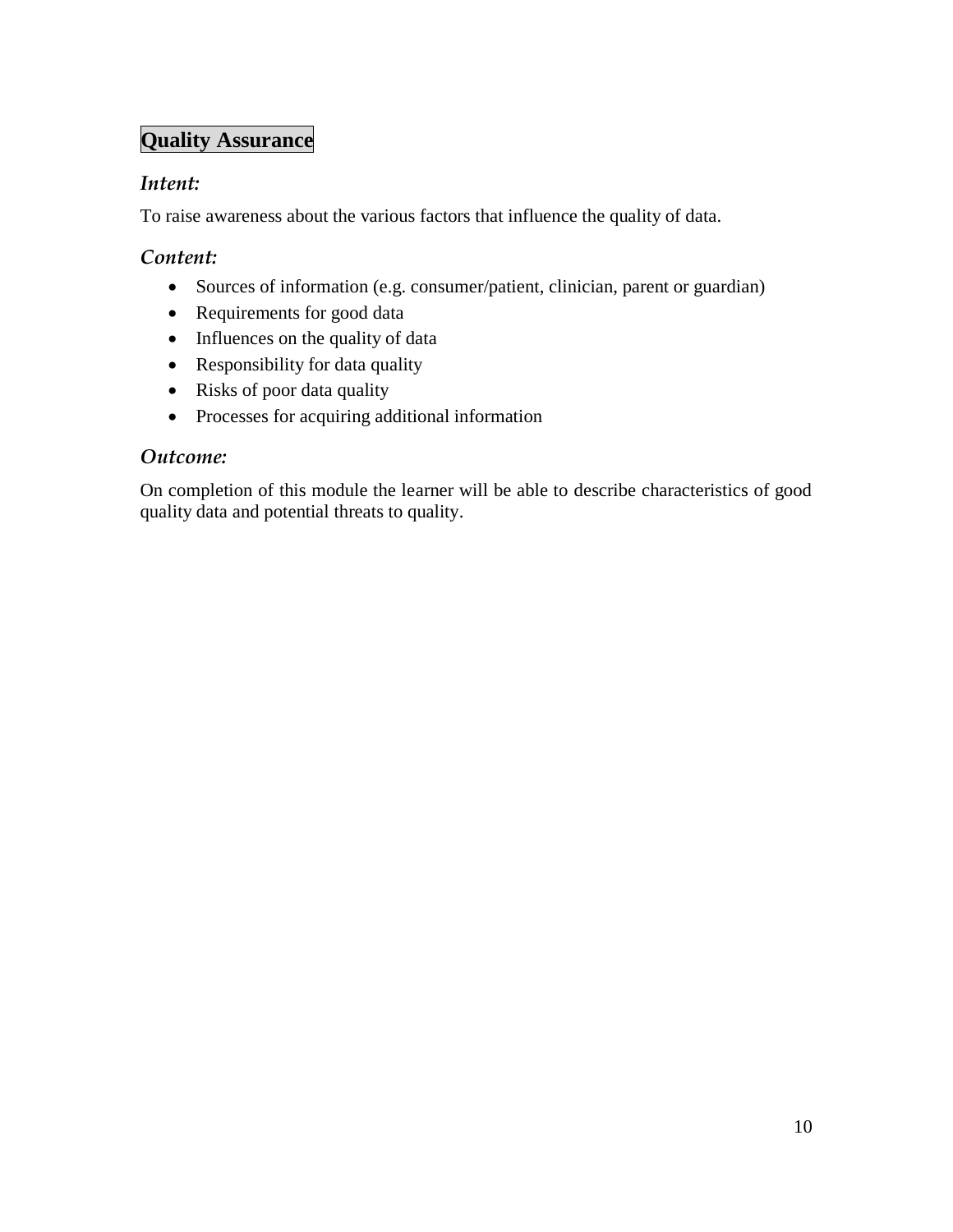# **Considerations for educating users and potential users of the ICF**

# **1 Background of the learner**

Functioning and disability are complex concepts of interest to a wide range of people including professionals, each with a different philosophy. Different groups, including people with disabilities, care providers and advocates are likely to focus on different aspects of the classification.

Best practice use of the ICF keeps the person whose information is being recorded as the focus of the coding, irrespective of the professional or other background of the coder. The interaction between the professional and the person should also be considered.

In developing materials based on these curriculum modules the views of people with disabilities, their families and advocates should be considered.

# **2 Continuous education**

Education on ICF may be for the general public, including people whose information is being recorded, and if so, then materials may be general in nature. More detailed levels of information will be required for a more professional audiences, so, although the same modules should be covered, it may be necessary to increase the level and complexity of the information covered and the time taken to convey the information.

Professional education may start in undergraduate courses of health professionals, but may also continue in the form of continuous professional development. This could be done by means of different approaches (see 3 below). Different modules may be used independently or concurrently. The order of presentation may be varied according to the intended outcomes.

Depending on the context and background of the learners, some modules may need to be expanded in order to adequately train individuals for their intended use of the ICF. This document provides a structure for basic, introductory ICF educational opportunities but it is expected that more detailed courses on these curriculum modules for specific users will be developed.

Some modules may be repeated periodically to remind the learner of the importance of good data. Some sections of modules, such as the legal and ethical aspects, may change over time and in different countries. Continuous education may be required to accommodate changes in the classification and the development of additional coding guidelines and in light of new experiences with using the ICF.

# **3 Multiple Approaches**

In order to ensure the best learning and retention by the student of ICF, it may be necessary to use multiple or alternative approaches such as:

• Information papers and pamphlets in multiple formats